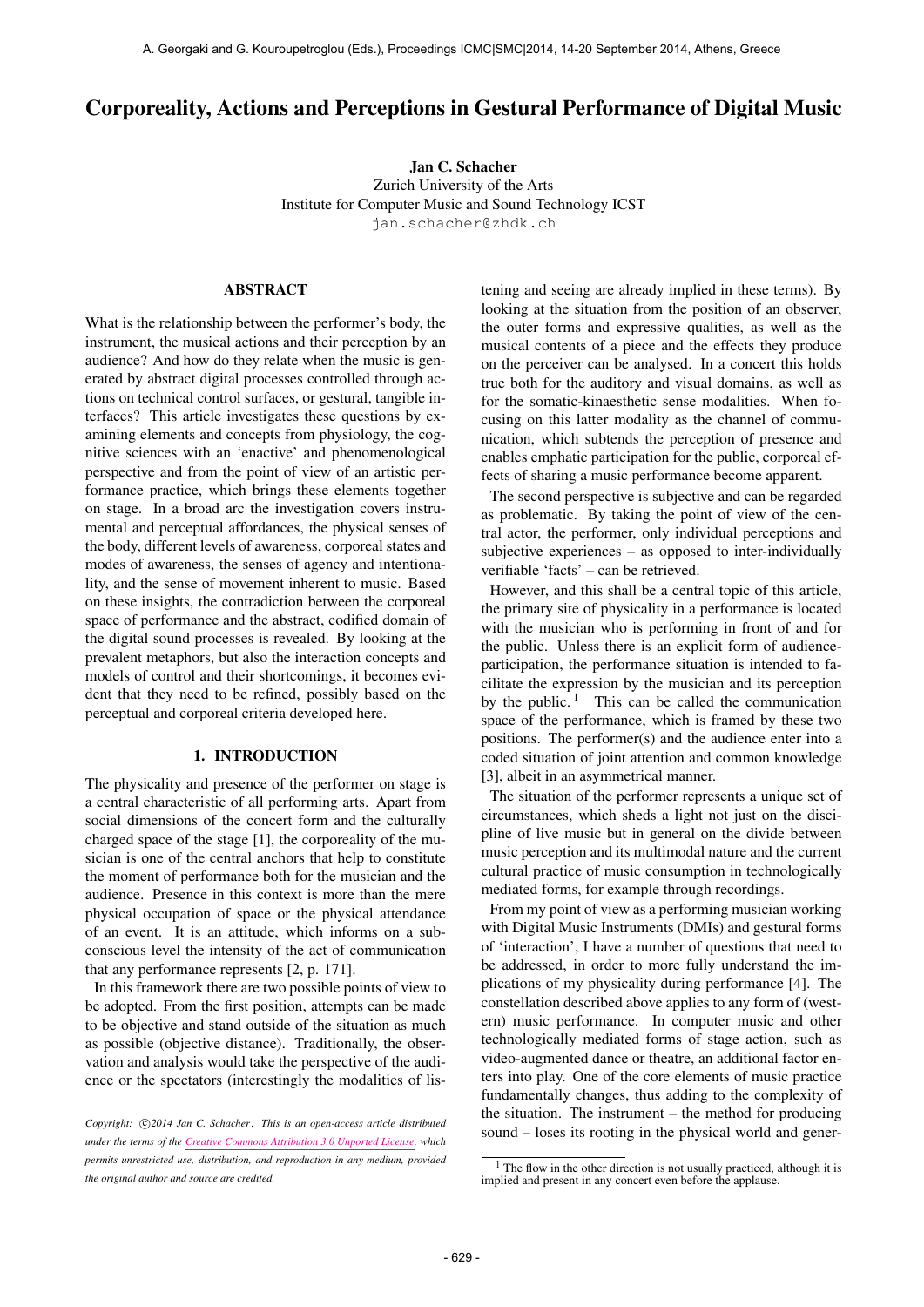ates an additional space, which the musician has to negotiate in addition to that of the stage. This is the invisible and intangible domain of symbolic processes and number manipulations that constitute digital sound generation. For the player to fully interact with the instrument, a channel from the physical to the symbolical domain is required, a way of conveying intentions and executing actions that can modulate or modify the sounding outcome. The instrument – the outer shell or tangible object, the methods for interacting it offers and the models for generating sound it performs – has become fragmented and exists in more than one modality, divided between physical characteristics, sensorial affordances and abstract thought processes.

### 2. FOUNDATIONS

In this article, I investigate the inherently contradictory situation of performing music generated by digital processes with the gestural abilities and the perceptual foundations given by our bodies. By juxtaposing concepts from ecological psychology with an 'enactive' and phenomenological position in philosophy and practical experiences in artistic processes, I hope to gain insights into the core elements and forces at play in this abstract yet potentially expressive form of performing art. In order to frame this position in a concrete statement about 'embodied action' consider this statement by Varela, Thomson, and Rosch: "By using the term *embodied* we mean to highlight two points: first that cognition depends upon the kinds of experience that come from having a body with various sensorimotor capacities, and second, that these individual sensorimotor capacities are themselves embedded in a more encompassing biological, psychological, and cultural context. By using the term *action* we mean to emphasize [...] that sensory and motor processes, perception and action, are fundamentally inseparable in lived cognition. [...] the enactive approach consists of two points: (1) perception consists in perceptually guided actions and (2) cognitive structures emerge from recurrent sensorimotor patterns that enable action to be perceptually guided." [5, p. 173] For a musician, these perceptually guided actions occur naturally when performing on an instrument. And that this involves cognitive structures that were formed by repeated patterns of engagement with the instrument, is evident when thinking of extended instrumental training. Where this combination becomes interesting is when instrumental actions cease to be exclusively perceptually guided and when cognitive structures emerge that are informed less by perceptually guided actions than by conceptually structured perceptions.

### 2.1 Affordances

Let's look at the instrument and at what it offers to the musician in addition to the production of sound.

The discourse within the last decade in design in general and digital instrument development [6] in particular has incorporated the term 'affordance' that Gibson [7] defined in terms of ecological potential, as that which an object or environment is offering as actions or resources. "The affordance of something does not change as the need of the observer changes. The observer may or may not perceive or attend to the affordance, according to his needs, but the affordance, being invariant, is always there to be perceived." [7, pp. 138–139]

Gibson derives his concept from 'Gestalt' psychology's terms of valence, invitation and demand, but criticises that its proponents used the concept in a value-free manner. He emphasises the inherent meaning that arises out of ecological embedding. "An affordance points two ways, to the environment and to the observer. So does the information to specify an affordance. [...] this is only to reemphasize that exteroception is accompanied by proprioception – that to perceive the world is to coperceive oneself. [...] The awareness of the world and of one's complementary relations to the world are not separable" [7, p. 141]

Unfortunately, in digital instrument building an amalgamation of concepts has been made, which simplifies this concept and applies it only to the instruments and almost exclusively to the potential actions, behaviours and sounds they afford. My contention with this point of view is that it ignores the impact an instrument – either physical or virtual – has on the musician on the corporeal, pre-cognitive and cognitive levels. If we want to understand the scope of these *objective* affordances [8] that we can clearly analyse in traditional instruments, and that we have to deduce, combine or extrapolate in dematerialised or technologically split instruments (DMIs), we also have to add the concept of *perceptual* affordances that reside outside the domain of the instrument, yet form part of the constellation of its usage.

Perceptual affordance on a primary level could be defined as the type of perceptions generated when entering into contact with the instrument, without necessarily interacting with it. These perceptions form a multi-modal field that encompasses the traditional five senses of vision, audition, touch, taste, smell. They arise when attentional awareness is guided towards the instrument in any of the sensory modes. An example for such an affordance would be perceiving the tension of a drum skin when holding a frame-drum.

On a secondary level, perceptual affordances could also be seen as the potential for perceptions that arise out of the *interaction* with the instrument. These secondary perceptions could be tied to the five senses as well, if they manifest themselves within the outside perceptual field and in direct relationship with the instrument. An example for this affordance would be the sound generated from playing the instrument, contained in the auditory event that arises out of an instrumental action.

The perceptions or awareness that originates *within* the player when interacting with the instrument, however, represents a separate type of perceptual affordance, which – even though it is derived from contact and action with the instrument – does not exist independently of cognitive or pre-cognitive processes of the performer. The outer contact with the instrument is conveyed by tactile and sometimes vibro-tactile cues, an aspect research and instrument developments are pursuing. In contrast, the inner effects of con-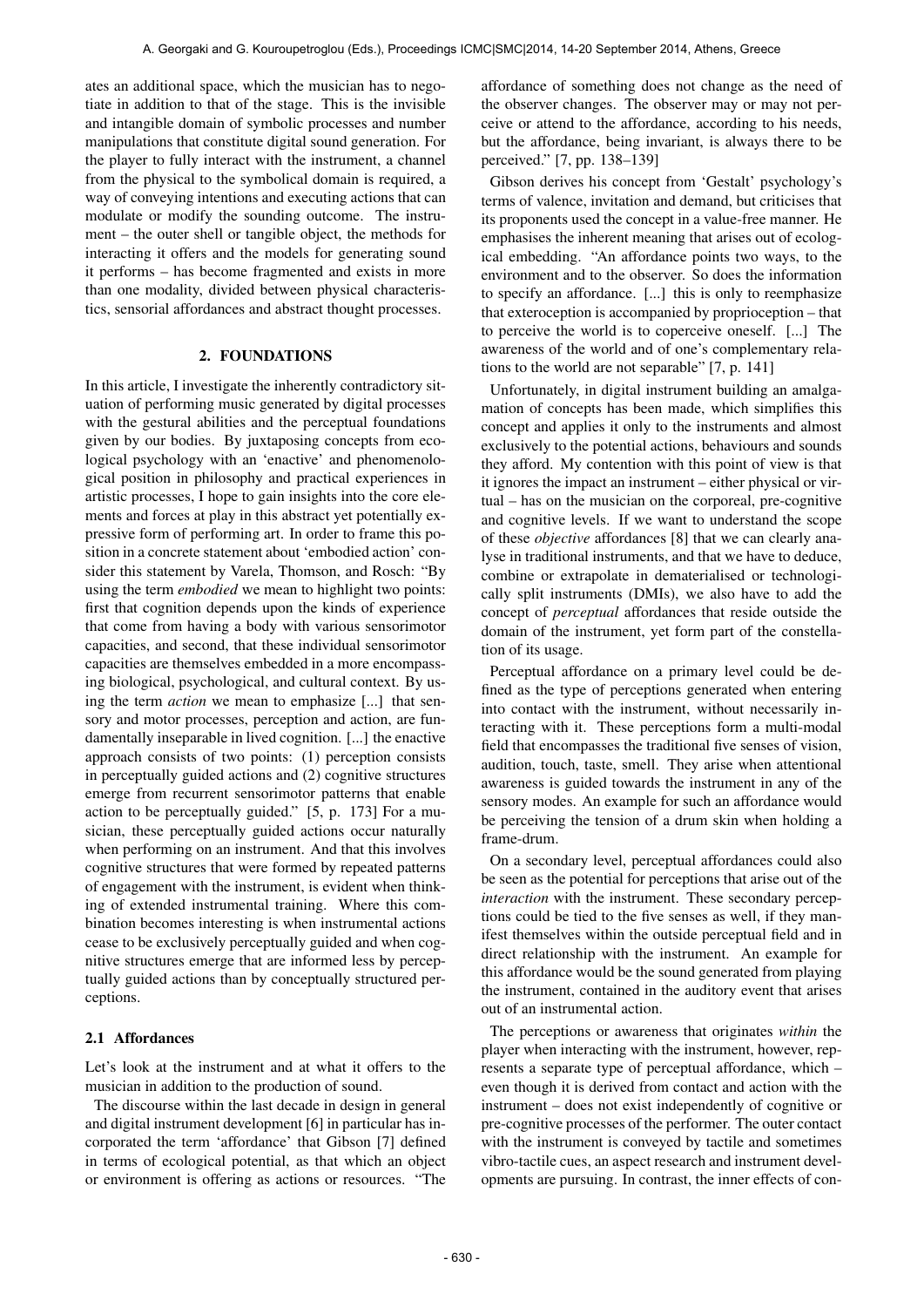tact with the instrument are based on a kind of sensing that is active within the body, such as kinaesthetic, vestibular and equilibrial sensing. These effects can not be called perceptions by default, but rather belong to the pre-reflective, pre-cognitive levels of our perceptual system. An example of this type of affordance might be the level of comfort or the complexity of physical adaptation an instrument demands for its proper playing position, e.g. holding the violin clamped under the chin. Or the pre-conscious adaptations to playing due to the perception of vibrational forces transmitted through the body, such as the modulation of a vibrato as felt through the changes in the vibrating string.

# 2.2 Object and Body Perception

Considering the performance of digital sounds through physical actions and gestures, the question arises of how the physical interface, the surfaces and action-space of the instrument are perceived by the performer. When watching traditional instrument playing, an intuitive understanding of the mechanics and actions of play is present, thanks to a common acculturation process. And even if the instrument is unfamiliar, once the sound-production model has been recognised, it is understood through extrapolation from prior experiences.

For a performing musician the awareness of the instrument happens through an *object* perception. The prime exception to this rule are singers, for whom the instrument and the body coincide and where instrumental actions have a different scope. Yet even professional singers talk of their 'voice' as if it were a separate object that they manipulate through technique [9].

Even though the instrument might be only peripherally perceived, while the focus lies for example on the sound, nevertheless this "object perception involves an experience that is *directed at* the object. The relation at stake here is [...] an intentional relation. [...] one necessary [...] condition is that the intentional relation involves the *identification* of the object as *something*. To perceive involves the ability to pick something out, to identify it as an object or as a state of affairs in some minimal sense." [10, p. 56] Regardless of the simplicity or complexity of an instrument, it is perceived as an object. Shifting the attention from sound to sound production, e.g. by paying attention to the attack of the bow, moves the intentional focus from an outer perception of sound to an object perception of the instrument. In both cases the instrument is peripherally present and the awareness can at any time be moved onto this object. The sense of touch provides a good case with which to illustrate this. "Attention can be directed either proprioceptively or exteroceptively, and it can be shifted from one to the other [...] viewed as an alteration of the balance between focal and peripheral awareness. [...] Even when the attention is fixed firmly on the [...] dimension of tactile awareness, the exteroception dimension remains [...] in background awareness" [11, p. 139] By shifting the attention, the instrument, the musical content or even the body may move to the periphery of the perceptual field or obtain the focal attention as a 'perceptual object'.

This is different for the perception of the body. We per-

ceive our bodies through an inner sense called proprioception and the kinaesthetic sense. We can become actively aware of our body through these senses, for example when paying attention to the position of our limbs, even if most of the time this sense lies below the threshold of awareness. In instrumental training direct perception of the body is necessary but can prove to be an obstruction during performance. However that doesn't mean that while performing there is no bodily awareness, since "it is also possible that proprioceptive awareness can function as a non-perceptual or non-observational self-awareness [...] and as such might be regarded as a more immediate and more reliable form of awareness than object perception." [10, p. 54]

By understanding the interrelationship between the somatic and physiological layers of perception and the cognitive processes deployed to interpret and act on them, an essential part of the communicative aspects of corporeal actions come to the foreground. This corporeal point of view provides an anchor for a reflection on the awareness, the recognition and interpretation of physical presence and expression.

# 2.3 Levels of Awareness

What kinds of bodily awareness can a performing instrumentalist experience? The lowest level form the neurological/physiological mechanisms of proprioception and the somatic, kinaesthetic sense [12]. At this level, a large number of bodily signals are present and form a system that allows an automatic control of posture, locomotion, and physical actions adapted to specific tasks [13]. These elements together form the basis for the development of bodyschemata, which are "a system of sensory-motor capacities that function without awareness or the necessity of perceptual monitoring." [13, p. 24] Somatic and proprioceptive awareness can take both a reflective and a pre-reflective form, a distinction that is important for my argument in the context of the performing electronic musician. If "the first element of broad self-consciousness that somatic proprioception provides is an awareness of the limits of the body" [11, p. 149], then for the instrumentalist the physical contact with the instrument provides a pre-reflective selfawareness that is informed by the instrument, constitutes an element of the sense of agency, and generates a clear context for the bodily awareness [14]. A musician's training aims at imprinting instrumental dimensions and shapes as well as the sound-producing and controlling actions and adaptations into extended body-schemata. They can be extended through habituation as shown by Merleau-Ponty in his example of the woman with the feather in her hat [15, p. 165], and will be executed pre-reflectively during performance. The intentional, object-related actions that are part of playing the instrument build upon this pre-noetic knowledge without showing the necessity of making the body experientially visible. "To be proprioceptively aware of one's body does not involve making one's body an object of perception [...] Proprioceptive-kinesthetic awareness is usually a pre-reflective (non-observational) awareness that allows the body to remain experientially transparent" [13, p. 73].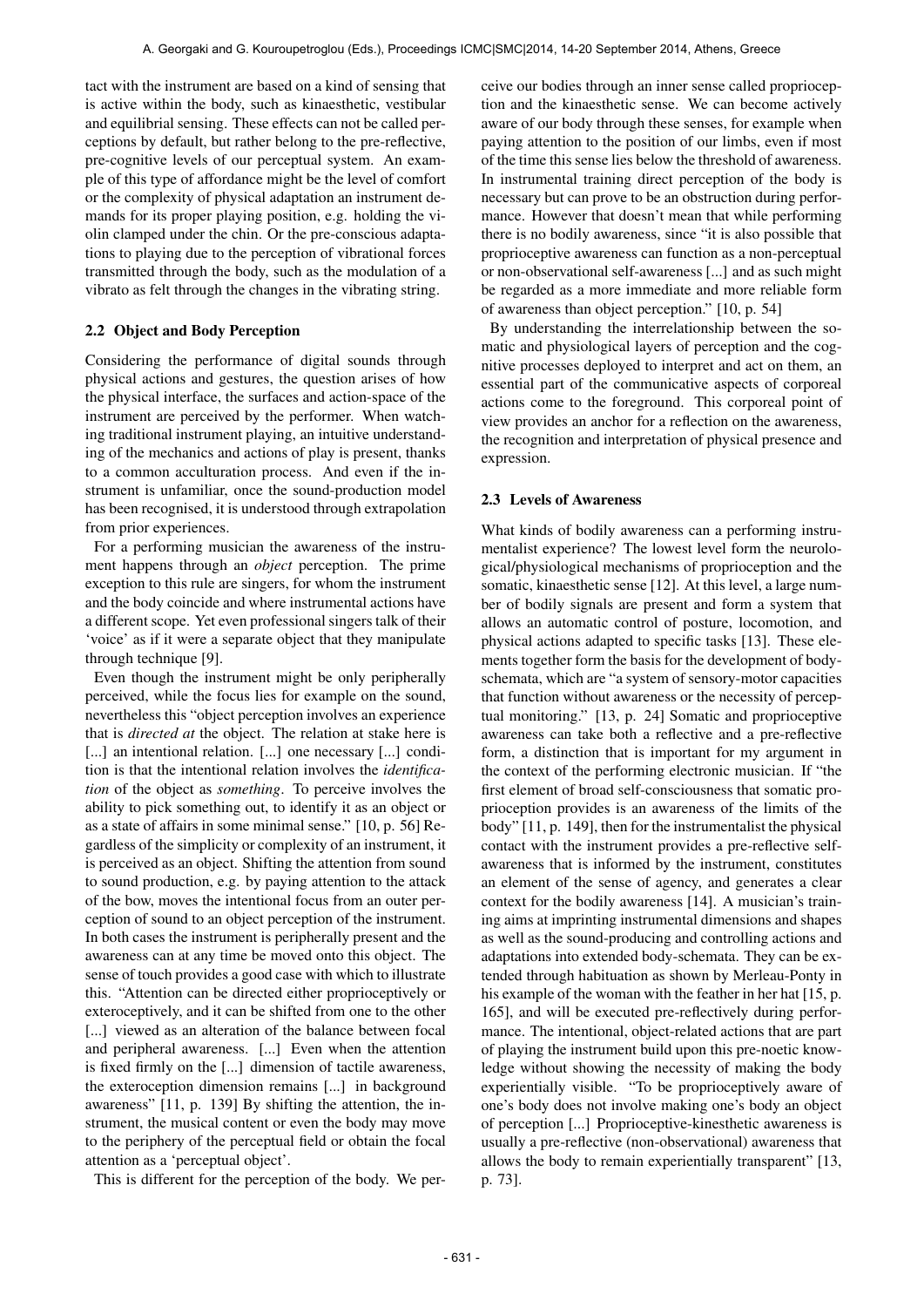On the next higher level a peripheral awareness of the body may be transformed into fully focused attention on the body. Since the musician, through instrumental training, has achieved a fusion between body and instrument in the domain of the body-schema, the perception will be observational and begins to constitute a body-image. This "body-image consists of a system of perceptions, attitudes, and beliefs pertaining to one's own body" [13, p. 24].

The level that follows involves the body only indirectly, since it deals with musical awareness. A self-observational awareness is in place, whenever a performance moment occurs. Beyond the somatic or kinaesthetic feedback loop that is guided by sensory-motor adaptations in the instrumental control, the auditive perception guides expressive aspects of the performance through a different feedback loop. "When the status of habituation is reached, the bodyimage retreats into the background in order to enable the concentration on the sonic-expressive shaping of the entire piece of music, something to which the pre-reflective, proprioceptive and auditive *body*-senses are continuously subjected." [16, p.111; author's translation] This indicates that a lower-level auditory process occurs, which is prereflective and which forms part of an overarching musical awareness. Interestingly, the pre-reflective awareness of musical elements can, again with habituation, sink to the level of pre-reflective somatic proprioception and thus close the loop between the musical awareness played out on a metaphorical level [17] and the sensory-motor integration in the body.

### 2.4 Corporeal States and Modes of Awareness

In concordance with these findings and phenomenological thinking, Legrand proposes the distinction between four types of corporeal states: the *invisible body* is the body that is absent from experience, the *opaque body* is the object of an observational body experience; the *transparent body* is experienced only 'as one looks through it to the world' and the *performative body*, finally, is based directly on a pre-reflective experience of the body [18]. The former two states are either 'objective' and observe the body as a separate entity or do not take the body into account at all. The latter two modes implicitly connect the body with the experience, either as a foundational condition of perceiving the 'world' or as a peripheral body experience below the threshold of perception, a pre-cognitive awareness of one's own corporeal presence. It is precisely this duality which permeates the situation of the performing musician: both modes are active in anchoring the performance experience *at the same time*. The listening to and continuous adaptation of the performance by the musician occurs through the *performative body*, in the first person perspective. The observational awareness, mindfulness and attention, which is directed towards the musical elements, is framed by the *transparent body*, either spatially or even socially.

A different model identifies three modes of consciousness of self that are related to how explicit our self-awareness is [19]. They reflect three main kinds of explicit knowledge. The first mode corresponds to the *performative body* and represents a state that is "embedded within the experience of the environment, e.g. 'affordance', unreflective feeling of location and movement in space, proprioceptive awareness, feeling of acting. [...] Elements within the content are explicit." [19, p.659] The second mode is analogous to the *transparent body*, which constitutes the frame through which the world is perceived, without becoming explicit itself. This awareness presents the self as a subject and perceptively "the content and the attitude are explicit". Lastly, in an analogy to the *objective body* the self becomes apparent. The self-awareness is an element of reflection, and "the content, the attitude, and the self are explicit" [19, p.656].

Through the corporeal state of the performative body and in an awareness mode of explicit content and attitude, the concept of 'performativity' can be understood to apply to the action in such a way that the sense of agency becomes an indispensable element that is constitutive of the experience without becoming explicit. "This performative awareness that I have of my body is tied to my embodied capabilities for movement and action. [...] my knowledge of what I can do [...] is *in my body*, not in a reflective or intellectual attitude" [13, p. 74].

The physical actions of performing music on traditional instruments and the control over the instrument and one's body occur predominantly in a pre-reflective performative body mode, which is guided by motor patterns and body-schematic elements that are acquired as part of extended training and practising. These actions are based on a knowledge about what the body can do, a knowledge which is pre-reflective and situated in the body itself, not on the conscious awareness of it. Thus the specific controls of the body parts necessary to produce, sustain and expressively control sound are all integrated on a level below that of conscious control: "expressive movement [...] is necessarily embodied – enabled and at the same time constrained in specific ways by the structure and performance possibilities of the motor system. Topokinetic properties of expressive movement<sup>2</sup> (and this includes, for example, movement required to perform or respond to music) still necessarily depend on some degree of body-schematic functions" [13, p. 246]. Since the adaptive feedback concerning both the auditive and the tactile or kinaesthetic loops [16] continuously affect the performance at a prereflective level, the body takes over most of the control, running in a mode of performative awareness.

#### 2.5 Agency and Intentionality

Apart from these levels of perception and consciousness there are two other elements that form an essential part of the musician's interior perspective. The first is the sense of agency, that is, "of oneself as the agent of action" or the fact "that when I'm aware of my actions and experience them as mine, I thereby experience myself: an experience of myself as agent." [20, p. 50] The sense of agency is important for the higher level of self-awareness that is necessary to perceive and maintain the perceptions and actions that make up a controlled musical performance. The sec-

<sup>&</sup>lt;sup>2</sup> "Aspects of movement that have to do with precision in regard to spatial location and accurate movement to targeted external points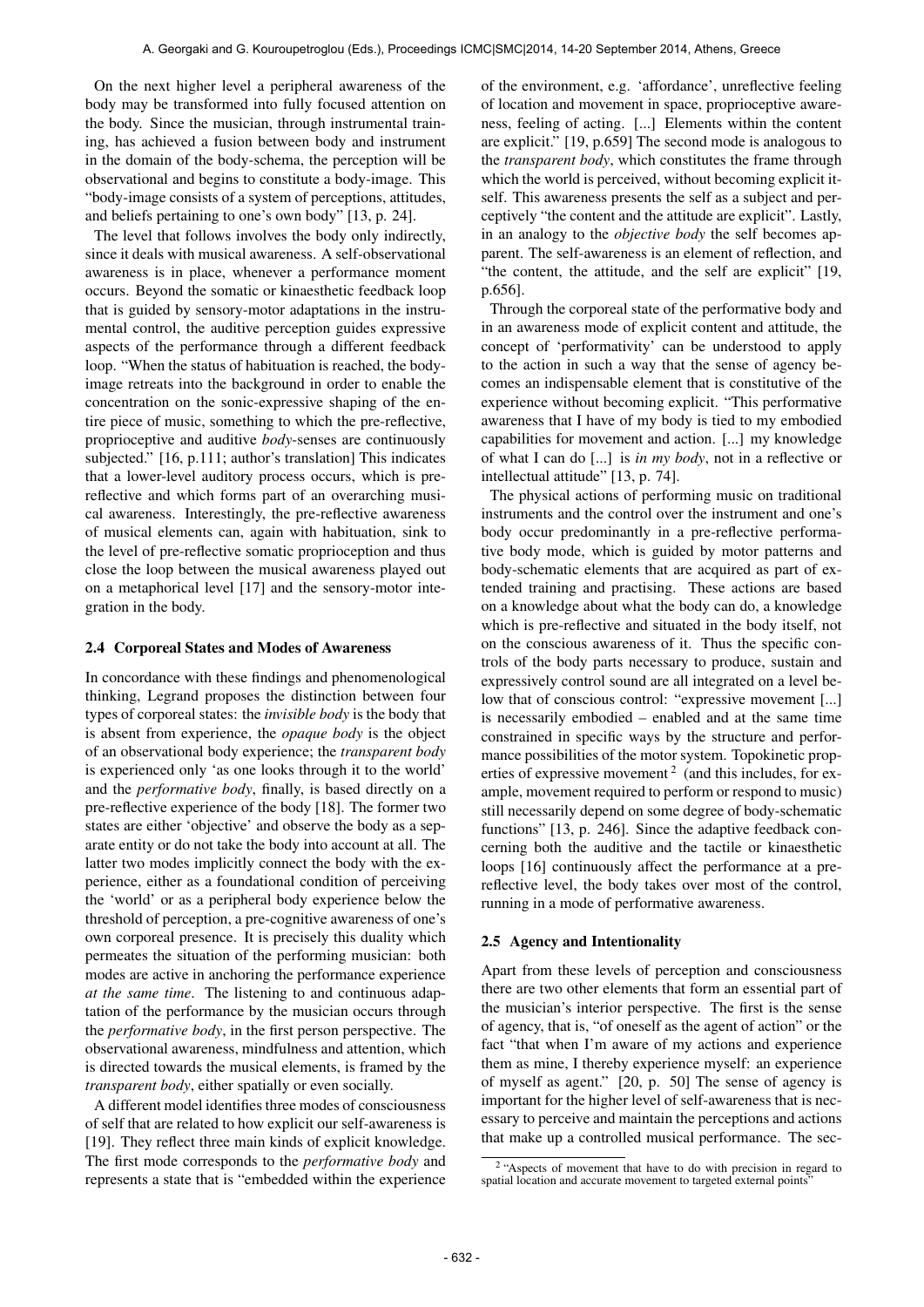ond element necessary for an interior perspective is that of intentional control, something which becomes important when addressing musical actions on devices and processes that can potentially produce sound without any input from the musician.

The same way as with the bodily awareness, which occurs on physiological and somatic levels as pre-reflective self-awareness, the sense of ownership and agency comes from low-level processes that the body establishes to guide actions: "the sense of ownership for actions depends on sensory feedback for proprioceptive, visual tactile sources. It is generated as action takes place. The sense of agency, however, is based, in part, on pre-motor processes that happen just prior to the action." [13] The bidirectional afferent and efferent streams of sensory information are continuously compared and integrated in the lower regions of the brain and produce a regulatory feedback that forms part of our awareness of actions. "To the extent that consciousness enters into the ongoing production of action, and contributes to the production of further action, *even if significant aspects of this production take place non-consciously*, our actions are intentional." [13, p.238] So even if a large part of fine-motor adaptations and body control remains pre-reflective, a higher-level awareness of musical contents fills the perceptual field of the performer. And as we saw earlier, shifting the awareness focus from music to instrument to body demands intentional investment, in particular for paying attention to perceptions which would normally occur below the threshold of awareness. A consequence of how the sense of agency is constituted, is that a selfdetermined action on stage creates a heightened level of awareness, both on the pre-cognitive and cognitive levels, thanks to a pronounced sense of agency and intentionality.

## 2.6 Music as Kinaesthetic Perception

Coming back to the dual perspectives outlined at the beginning of this article, let's examine briefly the audience's point of view, in order to better understand what it is they perceive.

The exterior point of view in music perception is characterised by the multimodal nature of sensory content. Even though on the surface the entire event of a concert is optimised for the undivided and intense *auditory* perception of music, partaking in the physical presence and instrumental performance of the player forms a crucial part of the experience for the spectator. The musician's performance and its expressive aspects are perceived as much through the physical movements as through the sound, perceptions that can occur visually or kinaesthetically. The music itself is perceived aurally from its acoustic characteristics and interpreted as an abstract subject that has its own agency in an acoustic environment. The perceptual interpretation based on listening alone is a translation from the aural domain into perceptual elements that can have spatial extension, position and displacements, imagined visual aspect and may even generate tactile sensations. These elements combine into a kinaesthetic perception that suggests actual movement. "Music is perceived as dynamic in the sense that the perceived properties evolve through time and gen-



The author performing gestural electronic music (under Nikolai Tesla's gaze at Troubleyn/Antwerp, May 2014). 3

erate in our perception segregated streams and objects that lead, via the subjective sensing of the subject's body motion, to impressions of movement, gesture, tensions, and release of tension. [The] multi-sensory integration and sensorimotor feedback" [21] that these cross-domain interpretations are based on, provide both the performer and the audience with the ability to recognise and empathise with musical forms on a level of physical actions and gestures as well as musical content.

# 3. TANGIBLE OBJECTS, INTANGIBLE **PROCESSES**

The point of view from which this article is written stems form a specific musical background, tradition and performance practice. The style or type of performance with digital sound processes and gestural, movement-based actions has its roots in the computer music and electro-acoustic tradition that emerged from the 1960's onward, but is also inspired by open-form and improvisational approaches to music, which are more closely related to subcultural, experimental, and even noisy forms of music. The gestural performance practice in electronic music involves the use of technical interfaces and digital sound processes, a combination which generates an inherent contradiction between the corporeal space of performance and the abstract, codified domain of the digital sound processes.

A convincing example of this type of actions were the gestural performances by Michel Waisvisz. 4 The advanced level of integration of his instrument with his bodyschematic processes and the inclusion of the affordances of his instrument into his body-image was clearly discernible. His style consisted of a mixture of instrumental control and physical movement combined with direct treatment of vocal sounds. It generated an expressive performance that in my opinion appealed as much on the physical as on the auditory level.

### 3.1 Instruments and Awareness

The focus in the argument presented her lies on this specific type of computer music practice and real-time gestu-

<sup>3</sup> For videos of these performances see: [http://www.jasch.ch/](http://www.jasch.ch/island.html) [island.html](http://www.jasch.ch/island.html)

<sup>4</sup> Video can be found online on STEIM's page [http://www.](http://www.steim.org/michel/media.html) [steim.org/michel/media.html](http://www.steim.org/michel/media.html) and youtube [http://www.](http://www.youtube.com/watch?v=SIfumZa2TKY) [youtube.com/watch?v=SIfumZa2TKY](http://www.youtube.com/watch?v=SIfumZa2TKY) URI's valid in April 2014.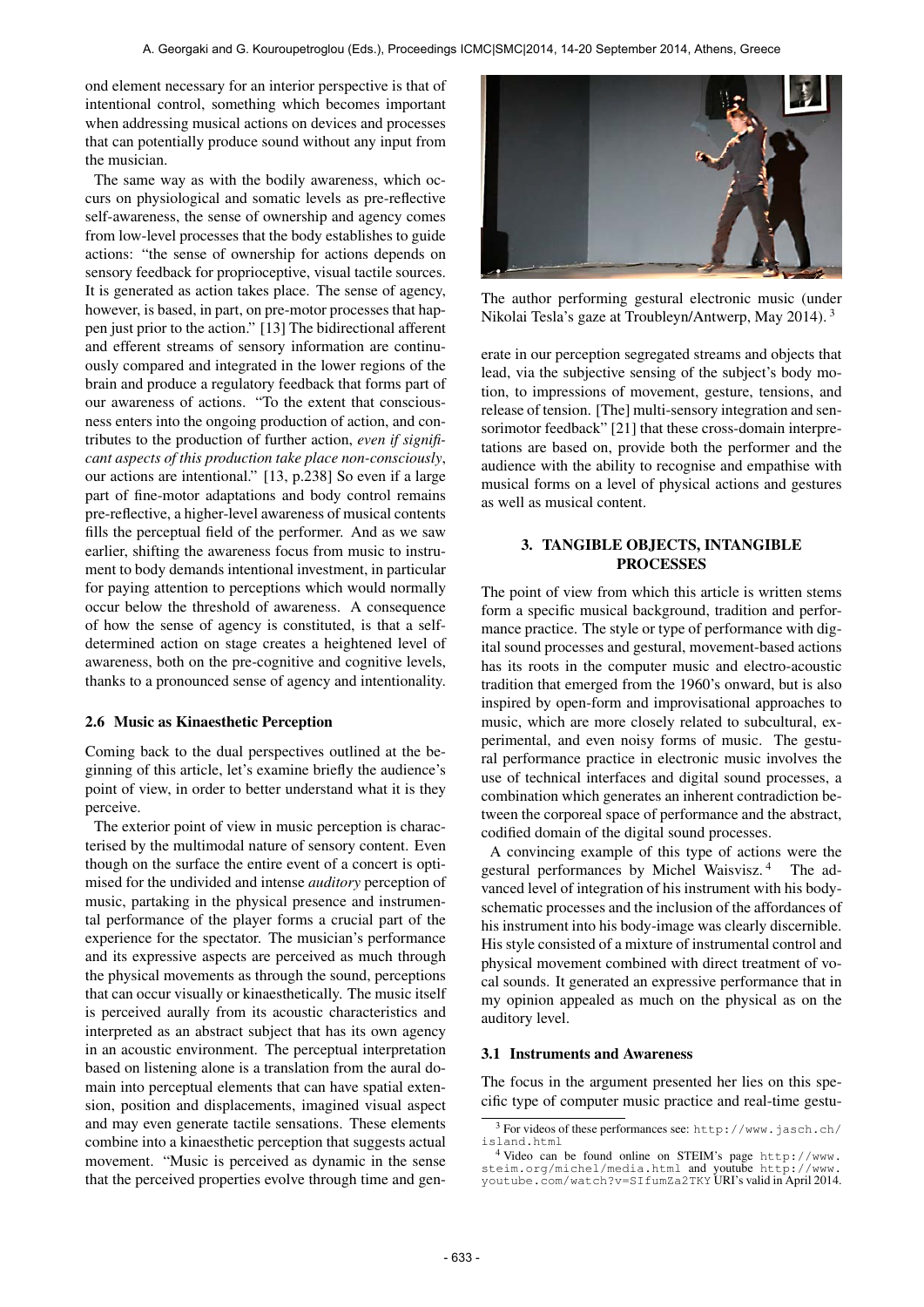ral performance style. Yet, even when applied to other musical paradigms that are based on a different conjunction of hardware with software, e.g. any modern smartphone, the fundamental configuration of elements and their potential for gestural action remains the same. What changes are on the one hand the expertise of the user and on the other hand the intended effect or outcome of the 'interaction'.

The digital musical instrument (DMI) exists on the one hand in an abstract, symbolic domain but on the other hand needs to provide a tangible surface or interface suitable for 'interaction'  $[22]$ .<sup>5</sup> By itself, this interface has no intrinsically compelling connection to the modes of soundproduction apart from the necessity to provide a gestural and metaphorical action space. This connection is 'composed' and reflects the affordances but also the conflict between the tangible surface and the requirements of the abstract sound process.

This contradiction poses the question about the possible role of non-reflective instrument- and body-awareness during such a performance, both for musician and audience. Previously, the physical actions and adaptations that made up instrumental playing were imprinted into the musician's body-schemata and corresponded closely with the instrument's physical, sonic, i.e. objective affordances as well as its perceptual affordances in terms of cognitive and precognitive processes.

In DMIs, regardless of their complexity, only a limited number of affordances can correspond to bodyschematically acquired skills. And those that do are generic and don't correspond to the characteristics of traditional physical playing and coherent sound production physics. As a consequence, this (pre-)cognitive dissonance or discrepancy between affordances and action spaces, object representations and actual instrument complexity may lead to a break-down of bodily self-awareness and instrumental object-awareness during performance.

Gestural actions in the performance of electronic sound can be considered to occur in a sort of expressive and perceptual no-man's land. The gap presented by the unknown must then be bridged by the perceiver, who can only extrapolate on the basis of prior experience. Thanks to her physical presence and bodily actions, however, the corporeality persists and permits the performer to project musical intentions, if not expressions, thanks to the shared bodily presence with the audience.

For the performer, the intentionality that is necessary to play a traditional instrument remains unchanged, but the sense of agency that the feedback through a non-reflective body perception of physical sound production enables can disappear or be diminished. For the audience, recognition of instrumental actions may be inhibited, and other culturally guided or previously acquired individual experiences may come to substitute the missing schema.

Both the performer and the audience remain exposed to perception on the bodily level and thus have the opportunity to share the experience. The instrumental gestures and actions occur within the 'world' through a body and in relation to an object or tool or instrument. And even if their targeted effect should manifest itself through abstract digital processes, they are still informed by our innate and acquired capabilities of acting through tools and instruments.

The British improvising guitarist Derek Bailey, although active in a different style and aesthetics than that of computer music and digital sound processes, put the role of the instrument in a relevant manner when he said: "It is the attitude of the player to this tactile element, to the physical experience of playing the instrument, to the 'instrumental impulse' which establishes much of the way he plays. One of the basic characteristics of his improvising, detectable in everything he plays, will be how he harnesses the instrumental impulse. Or how he reacts against it. And this makes the stimulus and the recipient of this impulse, the instrument, the most important aspect of his musical resources. [...] The instrument is not just a tool but an ally. It is not only a means to an end, it is a source of material, and technique for the improvisor is often an exploitation of the natural resources of the instrument." [23, pp. 97–99] What he describes is a relationship with the instrument that is dialogic, ecological, and embodied, much in the way we have seen exposed in Gibson's concept of affordances.

# 3.2 Metaphors and Models

The continuous search for *new* 'interaction' models or *new* interfaces indicates that there is a deficit in the quality of the connection in a DMI between the action and gesture domains, and the sound producing processes. Beyond the attempt to resolve this problem by always adding new techniques and tools, the question that should be asked is this: can this deficit or conflict be converted into a fruitful tension and how?

The literature on musical gesture provides a rich set of categorisations and classifications that deal mainly with the types and effects of actions on musical instruments labeled as 'gestures'. Delalande's classification offers three categories of 'gesture' ranging "from purely functional to purely symbolic" [24]. Cadoz' classification of the 'gesture channel' differentiates between the three functions of the 'ergotic' 6 , the epistemic and the semiotic, and orders the instrumental 'gestures' in the three categories of excitation, modification and selection [25]. Godøy formulates the distinction between body-related and soundrelated 'gestures' [26], that Jensenius then categorises into sound-producing, communicative, sound-facilitating and sound-accompanying 'gestures' [27]. These authors all take into account the bodily basis for these actions, sometime also the perceptual effects, but the don't address the pre-reflective effects inherent to acting and perceiving agency through the instrument.

Without going into the concepts of mapping [28] and sensors, let's examine a few basic principles of connecting the physical world of actions and 'gestures' with the abstract domain of digital sound processes.

<sup>&</sup>lt;sup>5</sup> I deliberately put the term 'interaction' into quotes, because I believe that for a true 'interaction' to occur, two subjects need to be present that enter into an intentional and active exchange. I believe that most digital music concepts today don't fulfil this condition. Exceptions exist, but a discussion of this issue will have to be the topic of a different article.

<sup>6</sup> "material action, modification and transformation of the environment"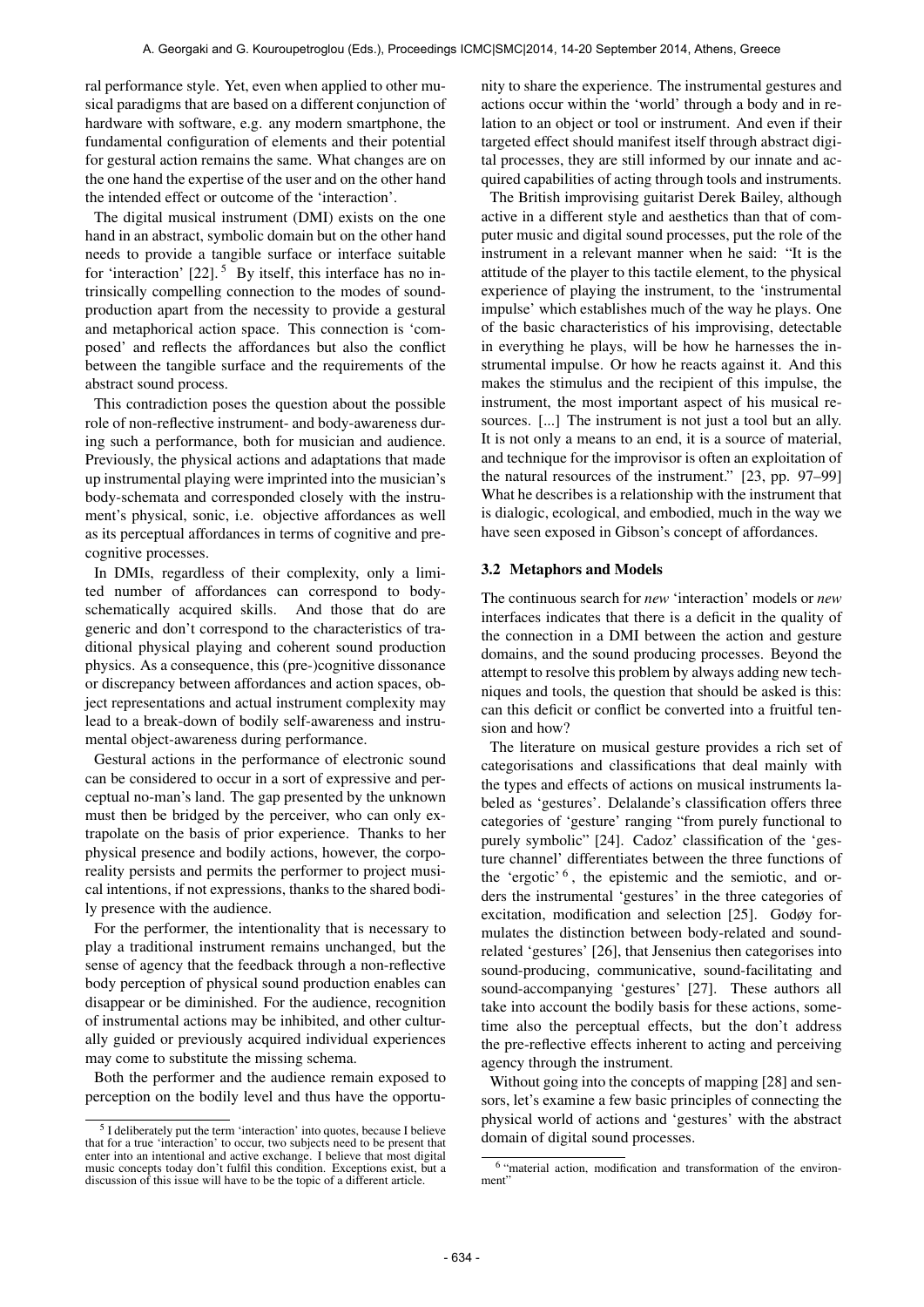The representation of digital processes needs to occur in metaphors, these processes are too complex to be grasped and acted on directly while performing. We have visual representations, such as the display of waveforms or spectrograms, physical metaphors, the levers, wheels, knobs and slider and finally more all encompassing analog device metaphors such as tape-reels, patch-bays and signalchains. By themselves, these metaphors are useful, the problem is their limiting effect on our cognitive and perceptual capabilities, which we could mobilise better with richer, more differentiated metaphors.

We also have a number of conceptual models about control of digital sound processes, which originate in realworld scenarios and can therefore cognitively be handled through behaviours shaped by everyday experiences. The two main models of control are those of the instrument and the cockpit. The first model builds on the instrument's dependence on continuous energy input to produce sound. Rather than presenting mechanisms for generating larger time-based structures, the instrument offers a palette of options, that need to be actively selected, combined and performed by the musician. The second model of action puts the performer into an observer perspective, where, from a position of overview, single control actions keep the system within the boundaries of the intended output, while the sound processes produce their output without the need for continuous excitation and control. A third and less common model is that of dialogical communication and interaction where generative aspects are part of the sound processes. The most interesting manifestations of this model generate an inter-subjective exchange with some form of autonomous agent.

The types of 'interaction' and their position on the conceptual axis, which ranges from direct parametric control to 'natural interaction', depends on the level at which the musician acts or 'inter-acts' with the digital domain. Different complexities demand different tangible objects or instrumental interfaces.

In the case of one-dimensional and precise parametric control, individual objects such as knobs, sliders or even buttons are cognitively appropriate, since they represent in their physical form the singular dimensional property of the parameter and can be handled discretely.

In the case of higher-dimensional or model-based action patterns, control objects with more degrees of freedom are required. The manner of 'interaction' with more intertwined dimensions should reflect the relationship and dependence of those degrees of freedom present in the digital domain.

The most extreme example of entangled degrees of freedom that we can cognitively handle encompasses our entire body. Leveraging this level of complexity, at least through extraction of information about posture and kinematic qualities of the body, is attempted by the camerabased motion controls for games, where full body movements are used for control. This might be appropriate when the goal is to affect a virtual body that mirrors the capabilities of the natural body. It becomes problematic, however, when the correspondence between the actions in the physical world and the result/reaction in the abstract digital domain is modelled after categories that originate in the abstract domain. Empty-handed and movement-based controls in an allocentric<sup>7</sup> frame work for metaphors of control that reflects spatial qualities. Object-based, instrumental actions with tangible interfaces in an egocentric <sup>8</sup> frame (for example with wearable sensors) or objectcentric frame are effective for actions on abstract entities without clear correspondence in the real world. Digital instrument design and interface developments oscillate between these two poles. There is, however, a tendency to shift away from action and behaviour patterns that are based on the bodily capabilities shaped by object 'interaction' with physical instruments towards symbolic and metaphorical projection onto a disjointed digital model.

#### 4. MEANINGS

Having laid out these categories, models and attempts at describing the possible connections between 'embodied action' as a musician and symbolic abstract sound processes, one important aspect should perhaps be brought to foreground more explicitly: The multi-dimensional and multi-modal nature of musical actions, gestures and perceptions may correspond to the richness of the "flowing manifold" [29] of consciousness that is built on precognitive or non-conceptual body perceptions. But the metaphors, models and interfaces we chose in order to generate tangible musical instruments on top of abstract digital processes, possess nowhere near the refinement that is needed to do justice to this richness.

The insurmountable distance and inherently unresolvable contradiction between our perception, its pre-cognitive sub-personal processes, the necessity to relate to objects in a physical, physiological, somatic and kinaesthetic way and the seemingly unlimited possibilities of connecting bodily actions and abstract sound-production processes might be one of the reasons why we are fascinated by this digital performing arts discipline. But this might also be why after an initial phase of interest, the difficulty arises of how to give the musical actions a deeper meaning and stronger impact, both for the performing musician and the audience and spectator that witness and experience it.

A goal might be to generate a tighter link between the corporeal actions that carry intentionality and perhaps even expression and the medium of sound as generated by a technically encoded process.

But in order to reach a next level of development of this practice, we will need to achieve a deeper understanding of how we relate pre-cognitively and in a corporeal way to instruments and tools in general, and how this might alter the way we envision the connection between actions of our physical bodies and abstract sound processes in gestural electronic music performance. After all: "The meaning in and of the music is not verbal or linguistic, but rather bodily and felt. We understand the meaning of longing, desire, expectation for better things to come [...] We cannot

An outer spatial frame of reference

<sup>&</sup>lt;sup>8</sup> A spatial frame of reference anchored on oneself